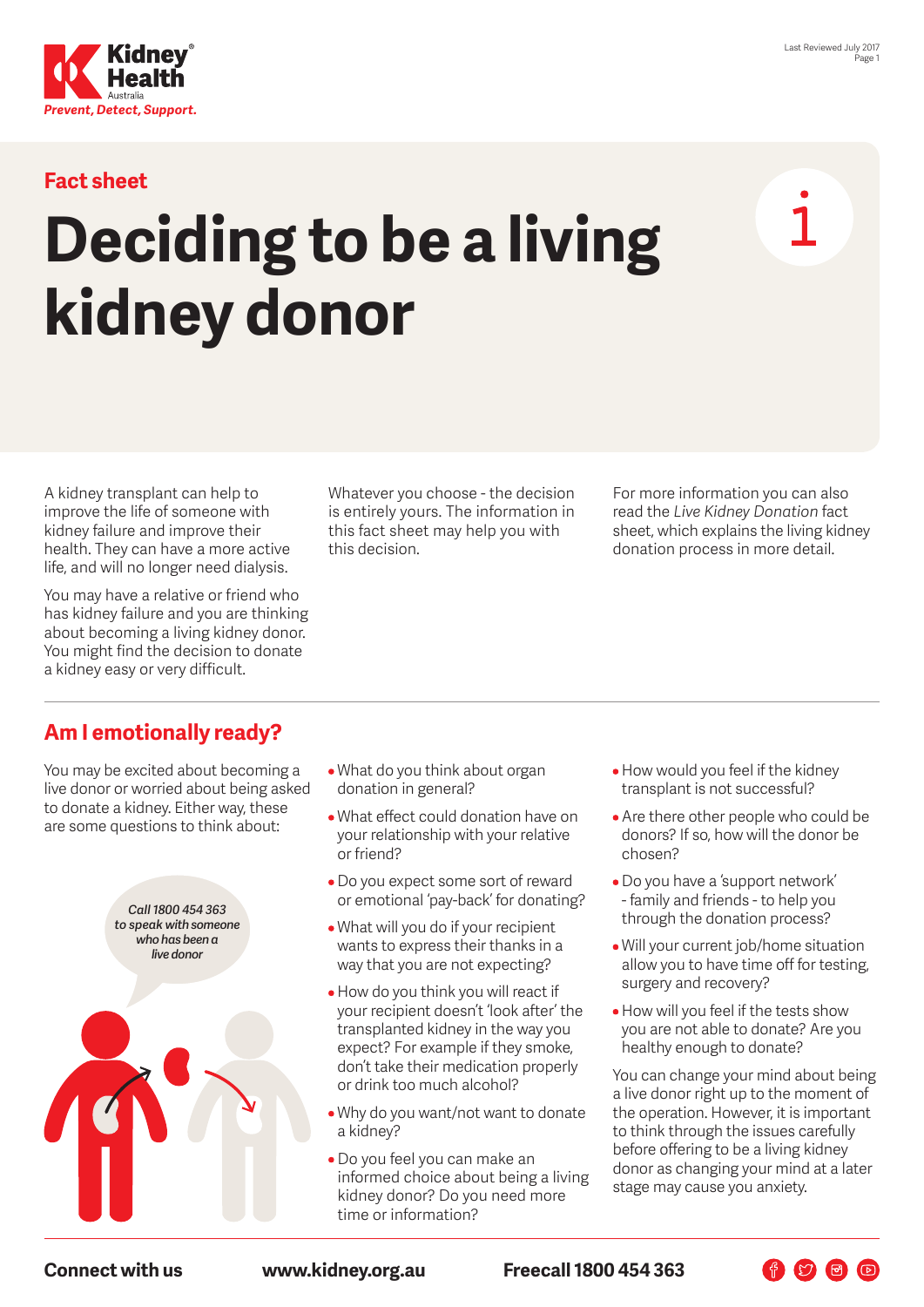# **Am I physically ready?**

You should have time to make sure you are fit enough for the operation. You can strengthen your cardiovascular (heart) system, boost your immune system and reduce your recovery time by following some simple steps:



Eat a balanced, healthy diet with plenty of vegetables and fruit and low levels of salt, saturated fat and sugar

Maintain a healthy weight Drink plenty of water





Keep fit by doing at least 30 minutes of exercise each day



No smoking  $\Box$  Drink alcohol only in moderation

#### **Am I spiritually prepared?**

Most religions will allow organ donation and believe that it is a personal decision. However, you may wish to talk with your spiritual adviser before making a decision.

#### **Am I comfortable with my decision?**

If you are the only suitable donor for your family member or friend you could feel under a lot of pressure, especially if the kidney is needed urgently.

It is very important that your donation decision is the right decision for you. It can be helpful to talk with someone outside of your family or friendship circle, such as a counsellor or social worker from the kidney transplant unit.

#### **Will it cost me anything to be a living kidney donor?**

You will not have to pay for any medical/hospital expenses, as you will be a patient in a public hospital.

You may be eligible for the Support for Living Organ Donors Program. This Program provides reimbursement to your employer for up to 9 weeks of leave (based on a 38 hour week) of leave, at an amount up to the National Minimum Wage. As of 1 July 2017, reimbursement for out-of-pocket expenses (even for donors who are not employed) is also included in the Program. For more information or to register see the Department of Health page **[http://www.health.gov.au/](http://www.health.gov.au/internet/main/publishing.nsf/content/leave-for-living-organ-donors) [internet/main/publishing.nsf/content/](http://www.health.gov.au/internet/main/publishing.nsf/content/leave-for-living-organ-donors) [leave-](http://www.health.gov.au/internet/main/publishing.nsf/content/leave-for-living-organ-donors)for-living-organ-donors** or call (02) 6289 5055.

You should also check if kidney donation affects your health insurance, income protection insurance or superannuation.

You can not be paid for donating your kidney.

 $\bigoplus$   $\bigcirc$   $\bigoplus$   $\bigcirc$ 

**Connect with us [www.kidney.org.au](http://www.kidney.org.au) Freecall 1800 454 363**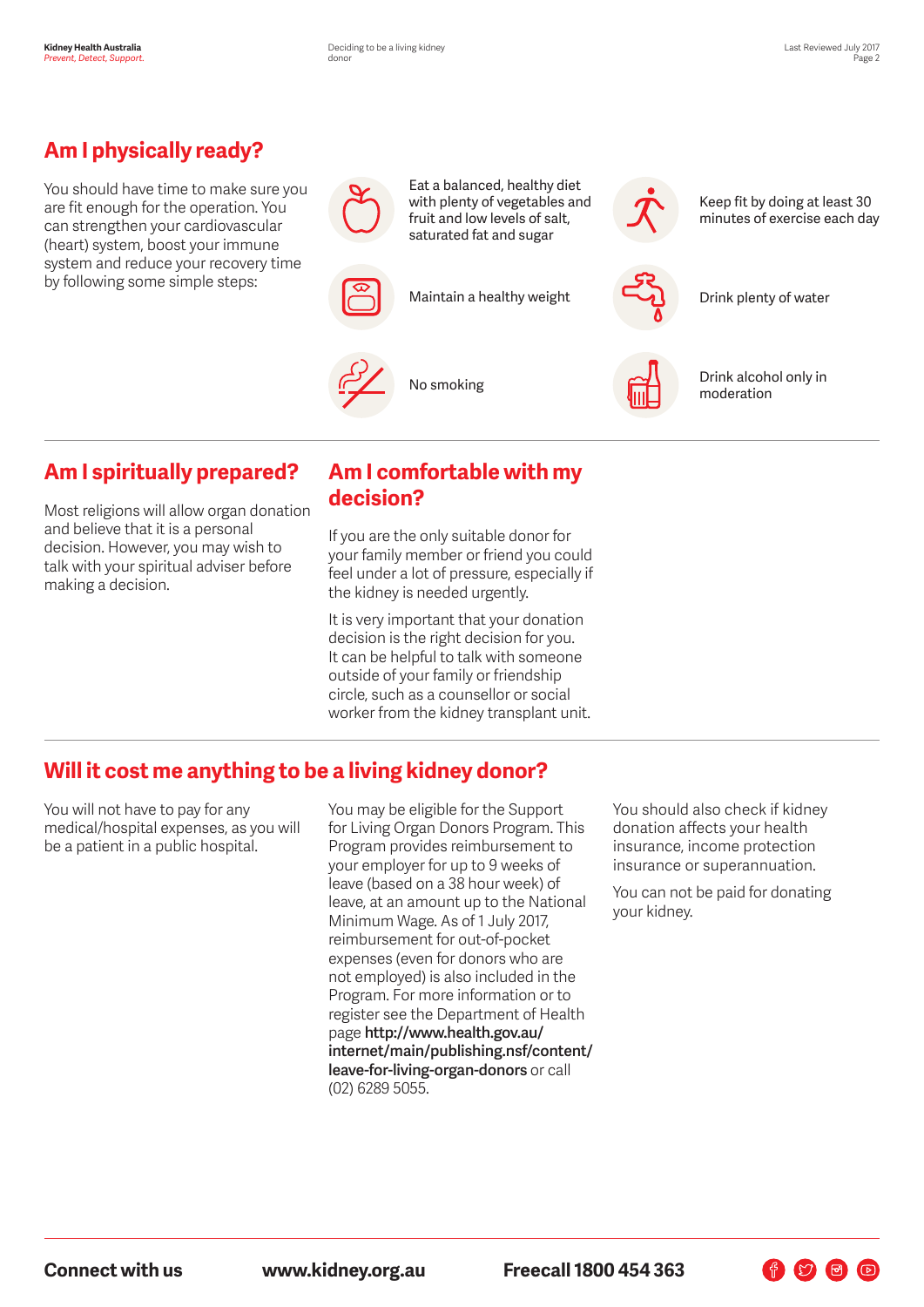## **What are my rights as a living kidney donor?**

You have a number of rights as a donor, including:

- The right to medical information about the donation process and its short term risks as well as information about the possible long term risks
- The right to information about the expected short term and long term success of the transplant for the recipient
- The right to independent medical advice
- The right to counselling to discuss the potential psychological (mental) and social consequences of your decision to donate and enough time to think about this information
- The right to decide not to donate

#### **Do I have enough information ?**

You may want to find answers to these questions before making a decision:

- Do you know the positive effects that a transplant can have on a recipient's life?
- What is the chance of transplant success?
- Do you understand what is involved in living donation including the testing, your operation and recovery?
- Have you found out about the risks involved in being a living donor, both physical and emotional?

Information about living donation is available from a number of places. The kidney transplant team can provide a lot of answers and you can also do your own research. You might want to talk to someone who has donated or received a kidney, go to an education session, or read about it.

Kidney Health Australia has trained Peer Support volunteers that you can speak to - some have been living kidney donors and others have received a kidney from a friend or relative. Please contact the Kidney Health Australia Health Info Line (freecall) on 1800 454 363.

You can also get information from our fact sheets – *Live Kidney Donation* and *Life With A Single Kidney*.

Other helpful resources include:

- *Kidney Donation by Live Donors* available to download from the Resources Library at **[www.kidney.](http://www.kidney.org.au) [org.au](http://www.kidney.org.au)**
- *Making a Decision about Living Organ and Tissue Donation* published by the National Health and Medical Research Council, available to download at: **[www.nhmrc.](http://www.nhmrc.gov.au/_files_nhmrc/publications/attachments/e70.pdf) [gov.au/\\_files\\_nhmrc/publications/](http://www.nhmrc.gov.au/_files_nhmrc/publications/attachments/e70.pdf) [attachments/e70.pdf](http://www.nhmrc.gov.au/_files_nhmrc/publications/attachments/e70.pdf)**
- If you would like more information about national organ and tissue donation, visit the DonateLife website at **[www.donatelife.gov.au](http://www.donatelife.gov.au)** or contact your local DonateLife office.

 $\bigoplus$   $\bigcirc$   $\bigoplus$   $\bigcirc$ 

#### **THINGS TO REMEMBER**

- Make sure you have enough information to make your decision.
- Are you comfortable with your decision?
- Remember that the decision to donate is entirely yours and it important that it is the right decision for you.